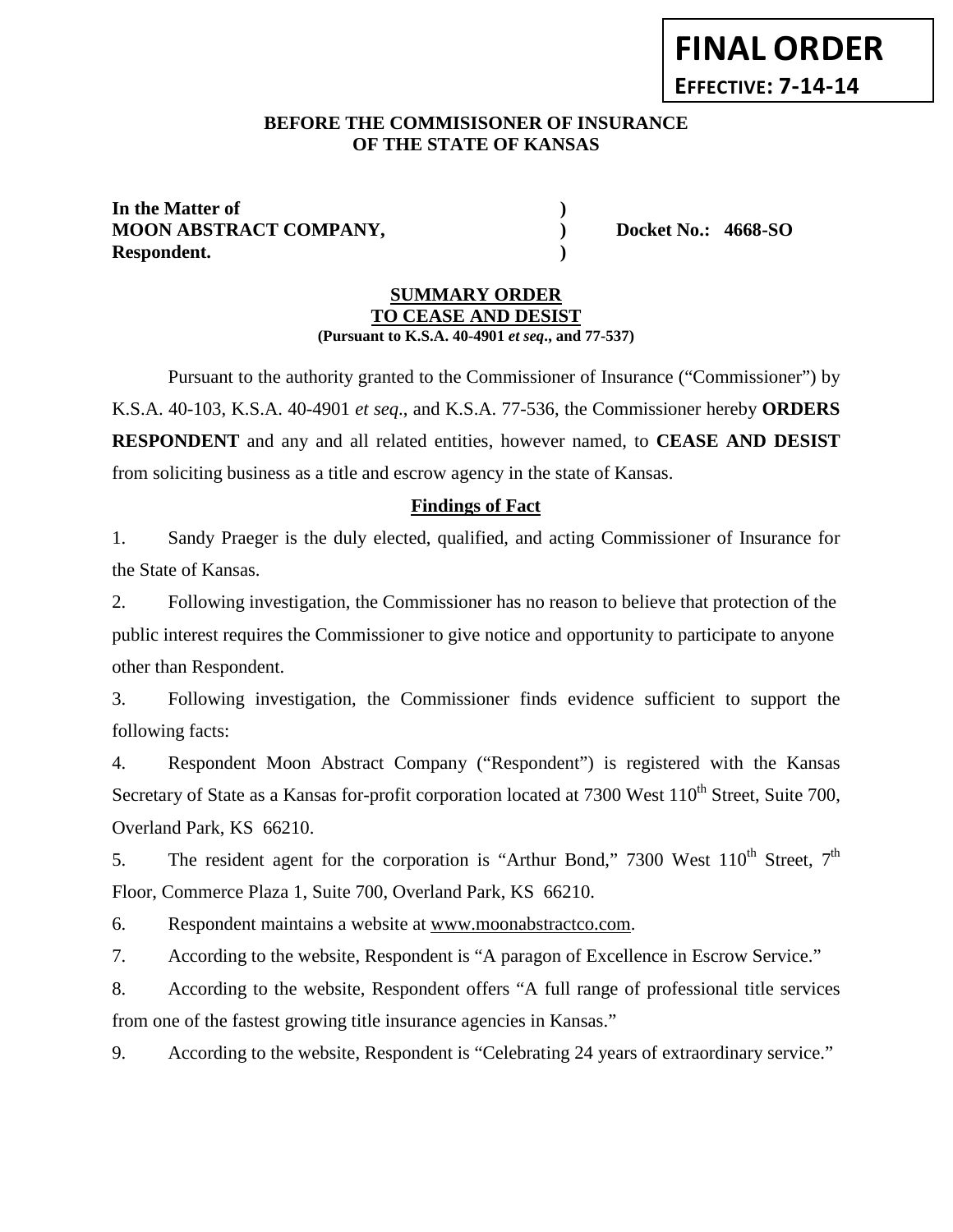10. According to the website, Respondent does business at 7300 West  $110^{th}$  Street,  $7^{th}$  Floor, Commerce Plaza 1, Suite 700, Overland Park, KS 66210.

11. According to the Secretary of State's records, Moon Abstract Company, business entity ID number 0588145, was formed as a Kansas corporation on June 7, 1979.

12. Moon Abstract Company, a corporation doing business at 421 Commercial, Emporia, Kansas, was licensed as a Kansas insurance agency on May 1, 1989.

13. Moon Title & Escrow, LLC, previously named Flint Hills Title & Escrow, LLC, was formed as a Kansas limited liability company on May 3, 2012, and licensed as an insurance agency at the Moon Abstract location on May 16, 2012.

14. An authorized representative of the Moon Abstract agency notified KID on February 19, 2013, that the Moon Abstract insurance agency license should be cancelled.

15. The Kansas title insurance agency license of Moon Title & Escrow, Emporia, Kansas, is active and in good standing with no complaints or allegations of misconduct.

16. It appears that Respondent assumed the corporate identity of the abandoned Moon Abstract Company in or about September 2013.

17. The authorized representative of the former licensed agency, now doing business through Moon Title & Escrow, LLC, has no affiliation with Respondent, has not authorized the use of the Moon Abstract Company name, and has no knowledge of Respondent's true identity.

18. Respondent does not hold an entity license granted by the Commissioner to engage in the business of insurance in Kansas, and no individual named on the website holds an individual license.

19. After a diligent search for a Kansas or Kansas City area address for the named individuals, KID believes the registered agent and other individuals named on the website either are not real and living persons or are not in fact affiliated with the entity.

20. By letter dated June 4, 2014, and addressed to the registered agent at the address shown on the corporate documents, KID staff mailed an inquiry to Respondent.

21. To date, KID has received no response and the letter has not been returned.

22. KID investigators personally visited the purported business address, which is also the registered agent's address, and confirmed that the address is essentially a mail drop.

23. KID investigators confirmed that Respondent is no longer receiving mail at the address and did not provide a forwarding address.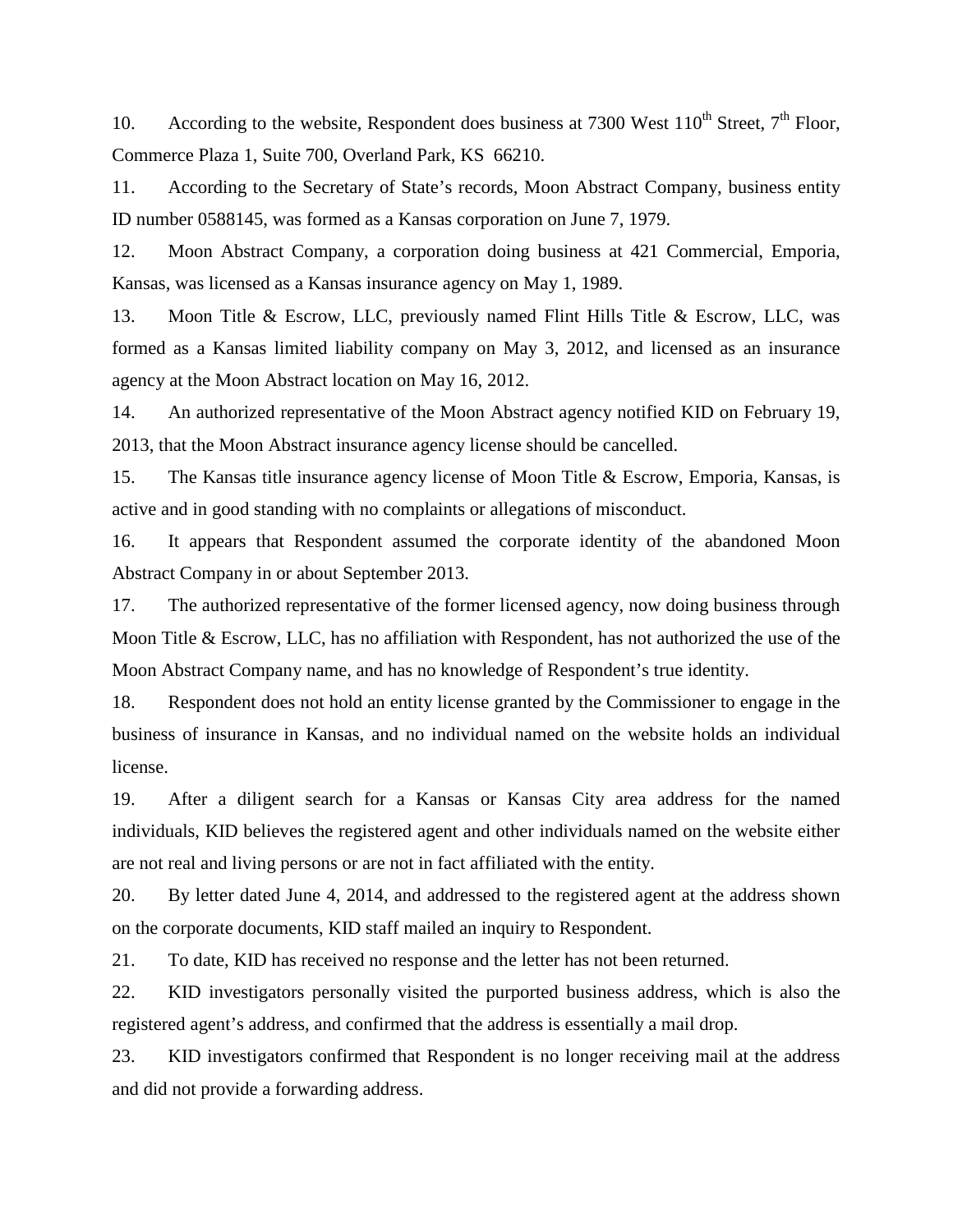24. On June 23, 2014, KID staff also transmitted a copy of the letter to the email address shown on the website and requested a reply by June 25, 2014.

25. To date, KID has not received a reply or notification of a message failure.

26. KID has not been provided a copy of an audit of Respondent's escrow, settlement, and closing deposit accounts.

#### **Applicable Law**

27. The Commissioner is "charged with the administration of all laws relating to insurance, insurance companies and fraternal benefit societies doing business in this state, and all other duties which are or may be imposed upon such officer by law." K.S.A. 40-102.

28. Subject to exceptions not applicable here, "it shall be unlawful for any person to sell, solicit or negotiate any insurance within this state unless such person has been issued a license as an insurance agent in accordance with this act." K.S.A. 40-4905(a).

29. Title insurance and escrow agents are more specifically regulated by K.S.A. 40-1135 through 40-1141.

30. A licensed title insurance agent must obtain an audit of the agent's escrow, settlement, and closing deposit accounts and provide the Commissioner with a copy of the audit within 30 days after the close of the calendar year for which the audit is required. K.S.A. 40-1137(d).

31. The Kansas Administrative Procedures Act (KAPA), K.S.A. 77-501 *et seq*., permits a state agency to issue a summary order if the use of summary proceedings does not violate any provision of law, protection of the public interest does not require the state agency to give notice and an opportunity to participate to persons other than the parties, the agency believes in good faith that the allegations will be supported to the applicable standard of proof, and the order does not take effect until after the time for requesting a hearing has expired. K.S.A. 77-537(a).

#### **Conclusions of Law**

32. Respondents' advertised services involve the business of insurance in Kansas.

33. The Commissioner thus has jurisdiction over Respondent as well as the subject matter of this proceeding, and such proceeding is held in the public interest.

34. Respondent Moon Abstract Company is not affiliated with, authorized by, or related through common control persons to the former Kansas licensed title insurance agency operating under the same business entity name in Emporia, Kansas, or Moon Title & Escrow.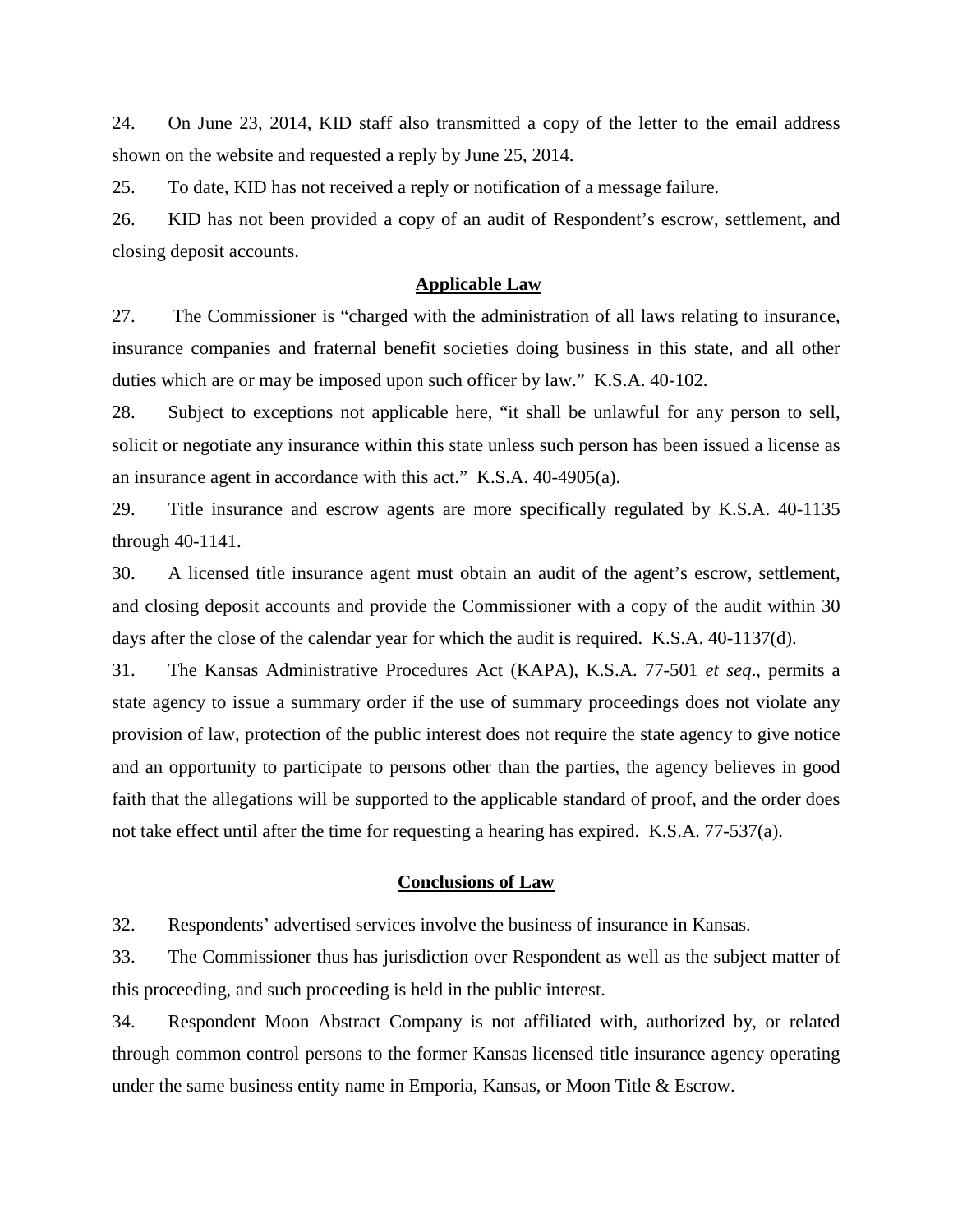35. Respondent is not licensed to sell or solicit title insurance or to solicit escrow business as a title insurance agency.

36. Respondent is, therefore, soliciting title and escrow business in violation of K.S.A. 40- 4905(a).

37. By holding itself out as a title insurance agency, Respondent falsely implies to the public that it is licensed to conduct title insurance business and regulated as a title agency.

38. Respondent falsely represents itself as an established title insurance agency with a history of reliability and compliance.

39. Respondent solicits deposits of "escrow" funds with no accountability to any regulator.

40. Respondent solicits business under a false identity and cannot be located or served with process at its address of record or any published address.

41. Respondent's solicitation poses an immediate risk of financial harm to consumers by enticing consumers to pay escrow funds to Respondent with the reasonable expectation that Respondent is authorized to provide escrow services and accountable for its performance, when in fact, it is not.

#### **Policy Reasons for Action**

42. The Commissioner and the Kansas Insurance Department seek to regulate the business of insurance in Kansas so as to protect the public health, safety and welfare. The Commissioner seeks to assure that any person or company engaging in the insurance business in Kansas is qualified and accountable. Any person or company doing business in the state anonymously or under an assumed business name and without a verifiable physical presence in the state, poses a risk of irreparable financial harm to consumers.

**THE COMMISSIONER OF INSURANCE therefore ORDERS that MOON ABSTRACT COMPANY, of Overland Park, Kansas, and any affiliated individuals, however identified and named, SHALL CEASE AND DESIST from soliciting title insurance or escrow services business in the state of Kansas or with respect to property or funds located in the state of Kansas and from conducting title insurance business unless and until licensed to do so.**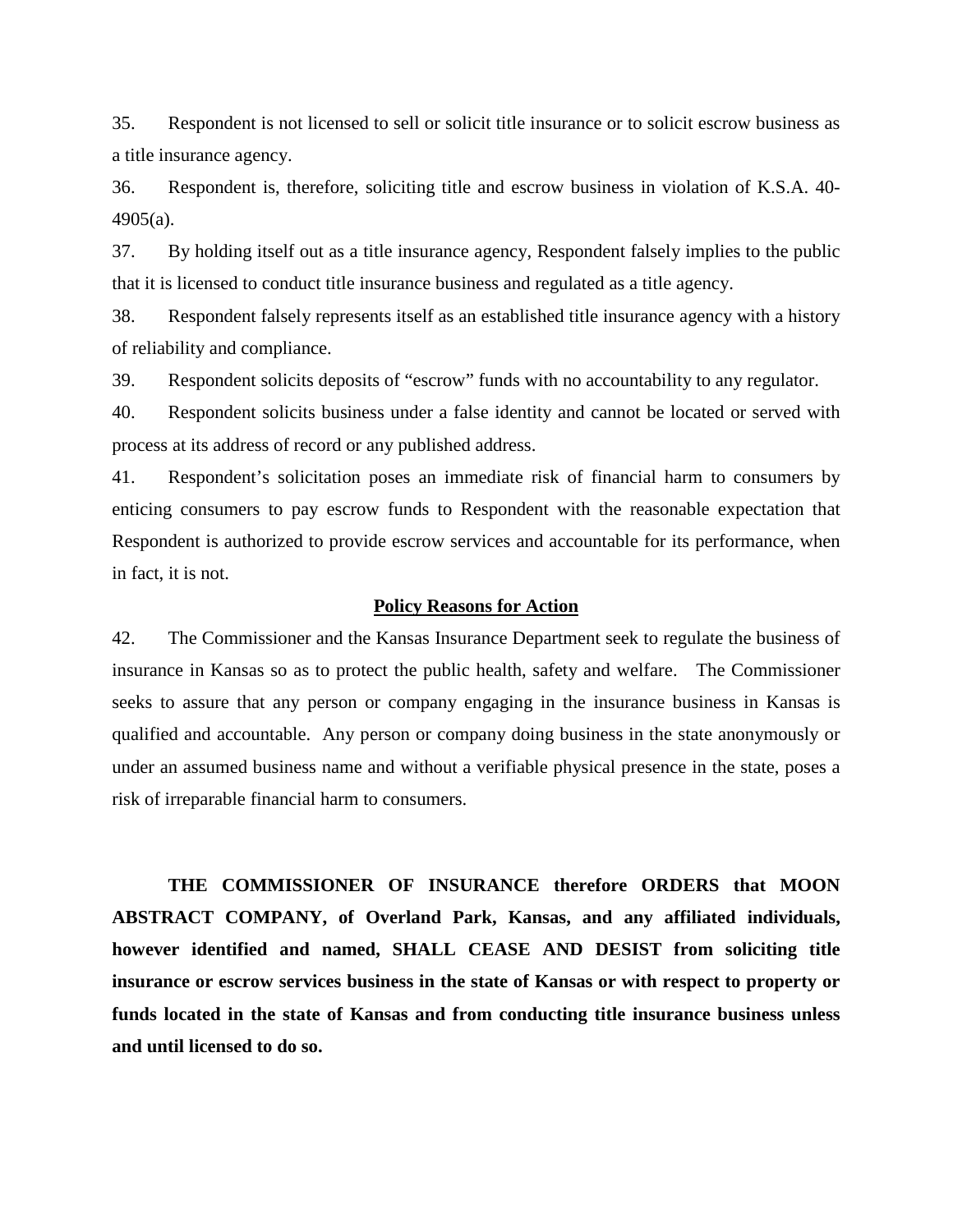# **IT IS SO ORDERED THIS \_26th\_ DAY OF JUNE 2014, IN THE CITY OF TOPEKA, COUNTY OF SHAWNEE, STATE OF KANSAS.**



 $\angle$ s/ Sandy Praeger $\angle$ Sandy Praeger Commissioner of Insurance

BY:

 $\angle$ s/ John Wine John Wine General Counsel

## **NOTICE OF RIGHTS TO HEARING AND REVIEW**

**Within fifteen (15) days of the date of service of this Summary Order, Respondent** may submit a written request for a hearing pursuant to K.S.A. 77-537 and K.S.A. 77-542. Any request for a hearing should be addressed to the following:

John Wine, General Counsel Kansas Insurance Department 420 S.W.  $9<sup>th</sup>$  Street Topeka, Kansas 66612

If a hearing is requested, the Kansas Insurance Department will serve notice of the time and place of the hearing and information on procedures, right of representation, and other rights of parties relating to the conduct of the hearing.

**If a hearing is not requested in the time and manner stated above, this Summary Order shall become effective as a Final Order upon the expiration of time for requesting a hearing.** In the event Respondent files a Petition for Judicial Review, pursuant to K.S.A. 77- 613(e), the agency officer to be served on behalf of the Kansas Insurance Department is

John Wine, General Counsel Kansas Insurance Department 420 S.W.  $9<sup>th</sup>$  Street Topeka, Kansas 66612